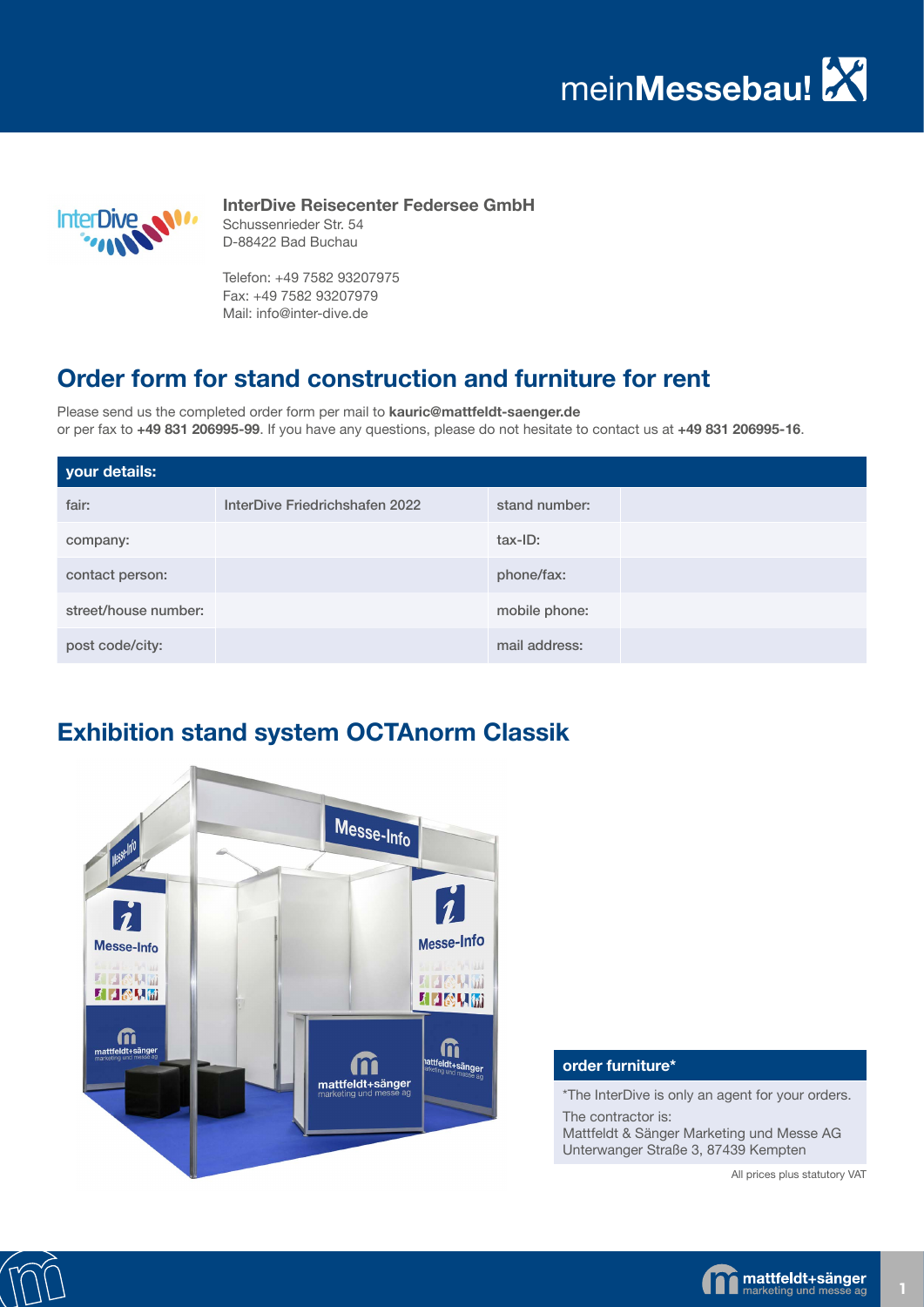#### **Basic equipment**

Illustrations of all items you can also find on our homepage - www.mattfeldt-saenger.de/Messebau













Messe-Info



spotlights

spit protection wall - small carpet - different colours spit protection wall - large

 $\mathbf{\hat{z}}$ 

|        | equipment exhibition stand                                                                         |                           |  |  |  |  |
|--------|----------------------------------------------------------------------------------------------------|---------------------------|--|--|--|--|
| number | wall element white, $w \times h$ : 100 $\times$ 250 cm, Suspensions only possible up to 5 kg       | € 33,00/lfm               |  |  |  |  |
| number | wall element individually printed, $w \times h$ : 100 $\times$ 250 cm                              | € 199,00/lfm              |  |  |  |  |
| number | stand panel white                                                                                  | € 23,00/lfm               |  |  |  |  |
| number | stand panel individually printed                                                                   | € 73.00/lfm               |  |  |  |  |
| number | cabin, door and wall element, $w \times h$ : 100 x 100 cm (expandable)                             | € 115,00                  |  |  |  |  |
| number | carpet, sheet goods, new, laid and glued<br>colours: O light grey O dark grey O red O green O blue | 10.50/m <sup>2</sup><br>€ |  |  |  |  |
| number | spotlights, wall mounting (needs electricity)                                                      | 26,00<br>€                |  |  |  |  |
| number | spit protection wall - small, $w \times h$ : 60 $\times$ 60 cm                                     | €<br>49,00                |  |  |  |  |
| number | spit protection wall - large, $w \times h$ : 120 $\times$ 90 cm, with pass through                 | € 139,00                  |  |  |  |  |

## **Equipment exhibition stand**

Illustrations of all items you can also find on our homepage - www.mattfeldt-saenger.de/Messebau







| counter |                                                                                                                                   |          |
|---------|-----------------------------------------------------------------------------------------------------------------------------------|----------|
| number  | <b>counter white, with intermediate shelf, lockable, w x d x h: 96 x 50 x 95 cm</b>                                               | € 94.00  |
| number  | counter with individually printed front, with intermediate shelf, lockable, $w \times d \times h$ : 96 $\times$ 50 $\times$ 95 cm | € 184.00 |

All prices plus statutory VAT



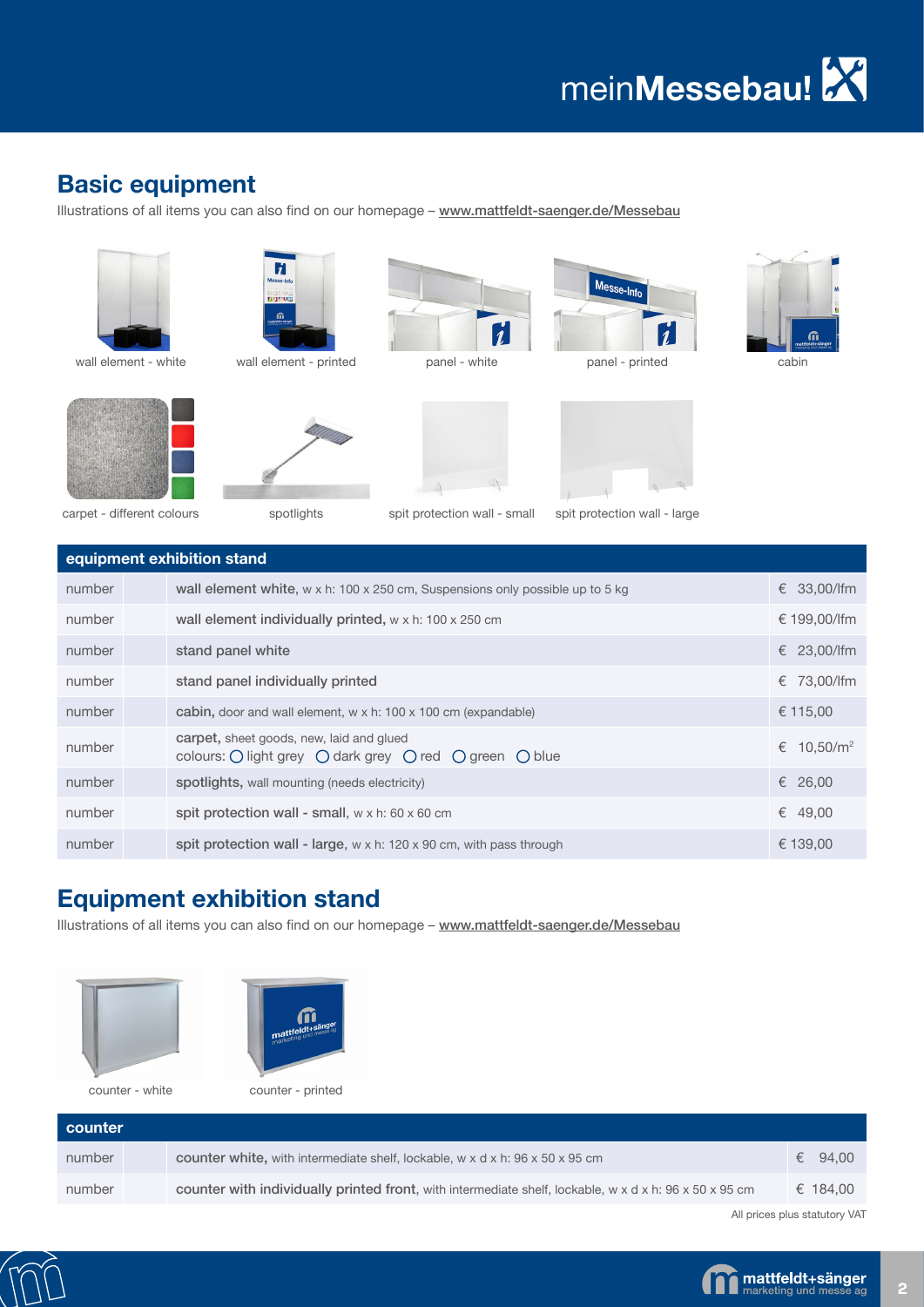# **Equipment exhibition stand**

Illustrations of all items you can also find on our homepage - www.mattfeldt-saenger.de/Messebau



standing table

chair



table







lounge-table

lounge-stool

bar stool

| tables and chairs |                                                                                            |   |          |
|-------------------|--------------------------------------------------------------------------------------------|---|----------|
| number            | standing bridge table, black wood, $w \times d \times h$ : 113 $\times$ 40 $\times$ 106 cm |   | € 144,00 |
| number            | standing table, with white cover, $w \times h$ : 65 $\times$ 110 cm                        | € | 41,00    |
| number            | bar stool, black, h: 82 cm, seat: 35 cm                                                    | € | 31,00    |
| number            | table, light gray, h: 74 cm, top: $80 \times 80$ cm                                        |   | € 31,00  |
| number            | chair, black                                                                               | € | 14,00    |
| number            | <b>lounge-table</b> , black/white, w x d x h: $55 \times 45 \times 55$ cm                  |   | € 21,00  |
| number            | lounge-chair, black leather                                                                | € | 54,00    |
| number            | <b>lounge-stool</b> , black, $w \times d \times h$ : 37 $\times$ 37 $\times$ 41 cm         | € | 24.00    |









bar stool Premium Arctic high table premium Milano chair premium Atlantis table premium Milano

| premium-furniture |  |                                                                                              |   |       |  |
|-------------------|--|----------------------------------------------------------------------------------------------|---|-------|--|
| number            |  | bar stool premium Arctic, graphite gray, w x d x h: $48.5 \times 51 \times 82$ cm            | € | 59,00 |  |
| number            |  | high table premium Milano, pearl white, top: Ø 70 cm, h: 110 cm                              | € | 69,00 |  |
| number            |  | chair premium Atlantis, graphite gray, $w \times d \times h$ : 50 $\times$ 57 $\times$ 46 cm | € | 29.00 |  |
| number            |  | table premium Milano, pearl white, top: 70 cm, H: 74.30 cm                                   |   | 65.00 |  |

All prices plus statutory VAT



**NEW!**

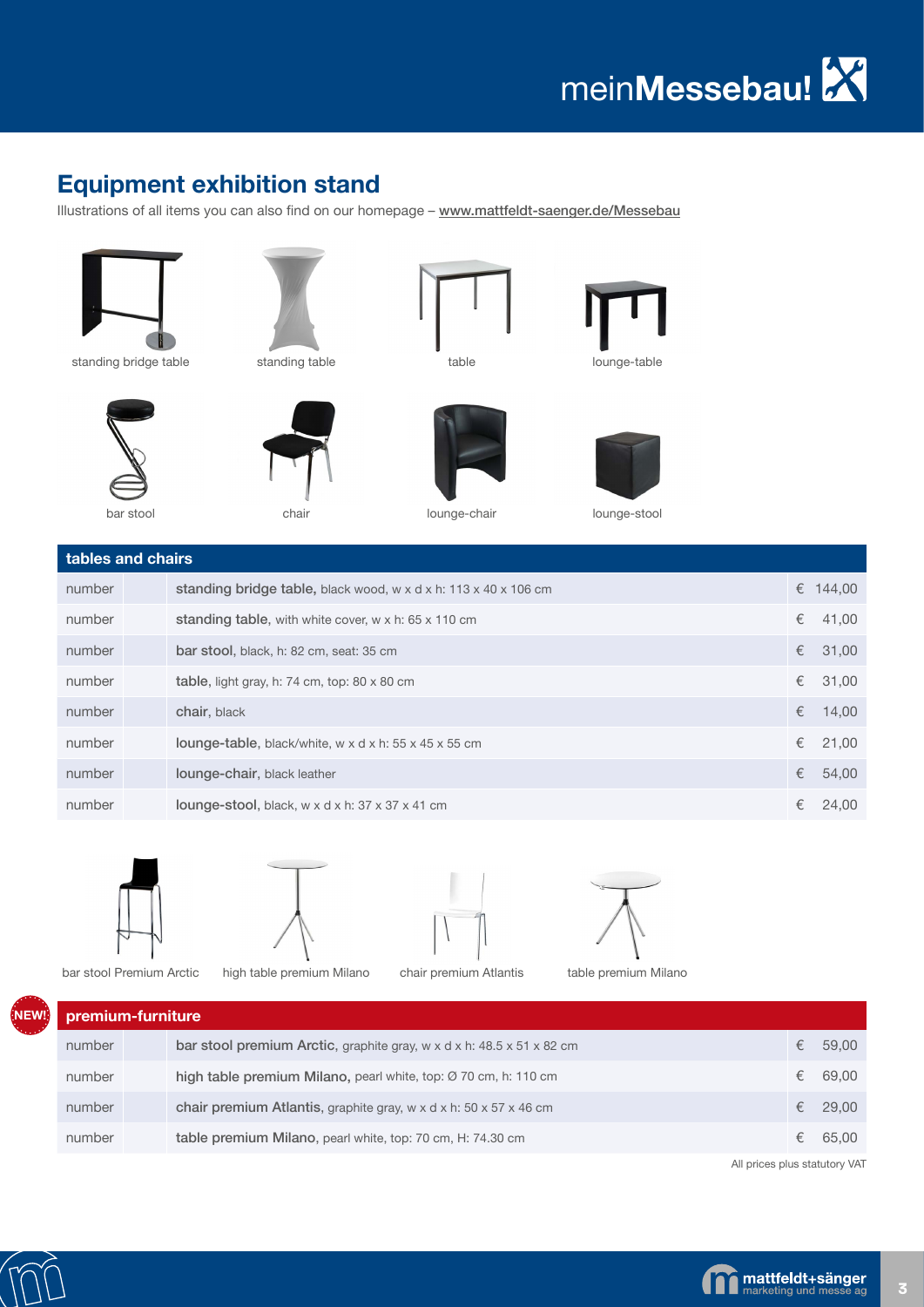#### **Equipment exhibition stand**

Illustrations of all items you can also find on our homepage - www.mattfeldt-saenger.de/Messebau









brochure box brochure holder brochure stand brochure column brochure column brochure column



illuminated

| brochure retention |  |                                                                                           |   |          |  |
|--------------------|--|-------------------------------------------------------------------------------------------|---|----------|--|
| number             |  | <b>brochure box, wall mounting, 4 compartments a DIN A4</b>                               | € | 44,00    |  |
| number             |  | brochure holder, wall mounting, w x h: 22 x 31 cm                                         | € | 12,00    |  |
| number             |  | brochure stand, self-standing, 6 areas á DIN A4                                           | € | 44,00    |  |
| number             |  | brochure column, 4 areas á DIN A4, h: 200 or 300 cm                                       | € | 74,00    |  |
| number             |  | brochure column, illuminated, incl. 4 spotlights, h: 200 or 300 cm (requires electricity) |   | € 124.00 |  |









storage shelf TV wall bracket TV 32" TV 55"

| miscellaneous |                                                                                                 |   |          |
|---------------|-------------------------------------------------------------------------------------------------|---|----------|
| number        | coat rack, silver (wall mounting)                                                               | € | 24,00    |
| number        | spotlight column, incl. 4 steel tubes, H: 200 or 300 cm (requires electricity)                  | € | 94,00    |
| number        | fridge, $w \times d \times h$ : 47 $\times$ 49 $\times$ 83 cm (requires electricity)            | € | 74,00    |
| number        | garbage can, black, w x h: 26 x 39 cm, volume 10                                                | € | 9,00     |
| number        | storage shelf (cubicle), plastic, black, $w \times d \times h$ : 90 $\times$ 40 $\times$ 181 cm | € | 20,00    |
| number        | TV wall bracket, white, $w \times d \times h$ : 100 $\times$ 55 $\times$ 90 cm                  | € | 59,00    |
| number        | <b>TV 32",</b> wall-hung with bracket, w x h: 70.8 x 39.8 cm (requires electricity)             | € | 190,00   |
| number        | TV 55", standing, w x h: 124 x 73 cm (requires electricity)                                     |   | € 349,00 |

All prices plus statutory VAT

date/signature/company stamp

For guidelines on participation, see www.mattfeldt-saenger.de/agb .



**NEW!**

**NEW!**

**NEW!**

**NEW!**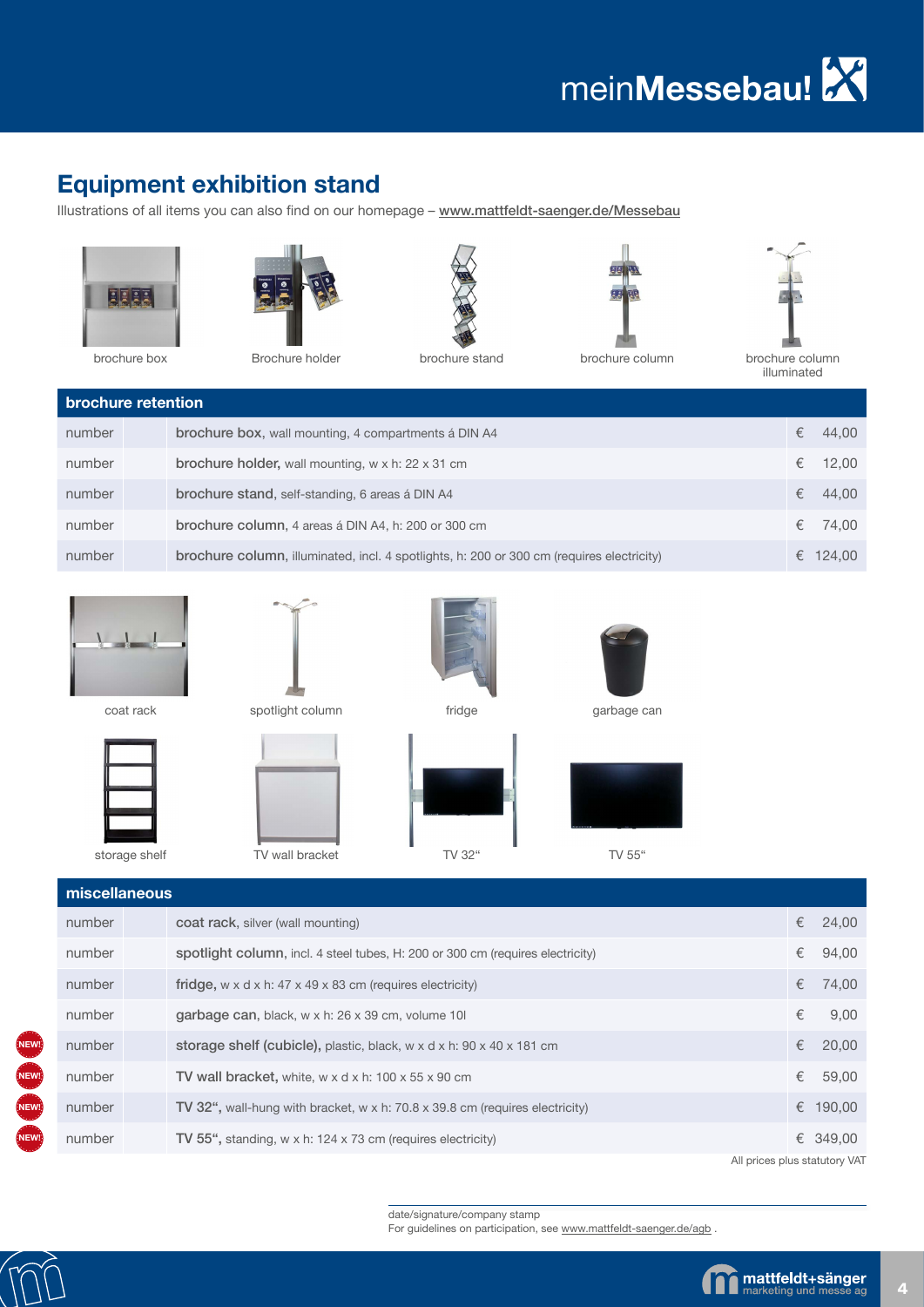## **Order form for stand construction and furniture for rent**

Please send us the completed order form per mail to **kauric@mattfeldt-saenger.de**

or per fax to **+49 831 206995-99**. If you have any questions, please do not hesitate to contact us at **+49 831 206995-16**.

| your details:        |                                |               |  |
|----------------------|--------------------------------|---------------|--|
| fair:                | InterDive Friedrichshafen 2022 | stand number: |  |
| company:             |                                | tax-ID:       |  |
| contact person:      |                                | phone/fax:    |  |
| street/house number: |                                | mobile phone: |  |
| post code/city:      |                                | mail address: |  |

#### **Premium equipment exhibition stand BeMatrix**



#### **important note!**

The stand space you have booked has neither a power connection nor rear and side walls. You can either bring the walls with you or rent them from us.

**The setting up of rear and side walls is mandatory!**

Ordering electricity: see chart on the right



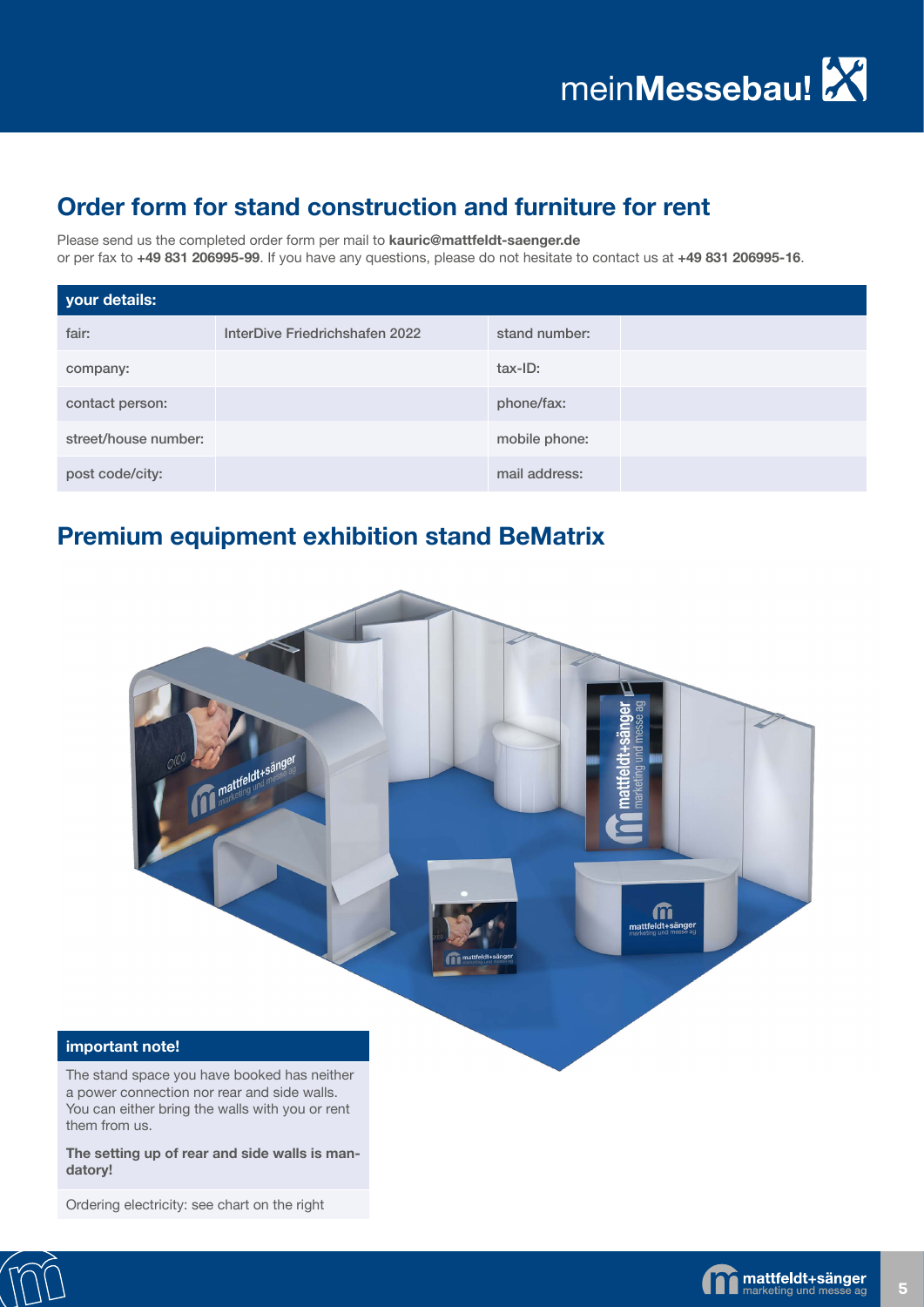# **Equipment exhibition stand & furniture BeMatrix**

Put your exhibition stand equipment together, individually according to your wishes.

| number | description                                                                                                                                   | price           |
|--------|-----------------------------------------------------------------------------------------------------------------------------------------------|-----------------|
|        | wall element BM, 1 m, white, $w \times h$ : 100 $\times$ 250 cm                                                                               | 80,00€          |
|        | wall element BM, 1 m, printed panel, w x h: 100 x 250 cm, including print                                                                     | 230,00 €        |
|        | wall element BM, $0.5$ m, white, w x h: $50$ x $250$ cm                                                                                       | 70,00 €         |
|        | wall element BM, LED backlit, incl. Textile print, w x h: 100 x 250 cm, (electricity required)                                                | 400,00 €        |
|        | wall element BM, with large-area textile printing across several elements                                                                     | Ifm. / 230,00 € |
|        | wall element BM, round corner element, $w \times d \times h$ : 100 $\times$ 100 $\times$ 250 cm                                               | 220,00 €        |
|        | wall element BM with TV bracket and 55 "TV, wall-hung, w x h: 100 x 250 cm                                                                    | 400,00 €        |
|        | cabin element door BM, w x h: 100 x 250 cm                                                                                                    | 100,00 €        |
|        | cabin element door BM, printed, w x h: 100 x 250 cm                                                                                           | 250,00 €        |
|        | Steel BM, LED attached to the rear wall, (electricity required)                                                                               | 24,00 €         |
|        | bridge element BM, 2 m, w x d x h: 100 x 200 x 250 cm                                                                                         | 700,00 €        |
|        | bridge element BM, 3 m, w x d x h: 100 x 300 x 250 m                                                                                          | 900,00 €        |
|        | bridge table BM, 2 m, w x d x h: 100 x 100 x 130 cm                                                                                           | 200,00€         |
|        | shelf BM, incl. holder                                                                                                                        | 40,00 €         |
|        | counter BM, half-round, 1 m, w x d x h: $100 \times 50 \times 100$ cm                                                                         | 220,00 €        |
|        | counter BM, half-round, printed, 1 m, w x d x h: $100 \times 50 \times 100$ cm                                                                | 300,00 €        |
|        | counter BM, half-round, $2 \text{ m}$ , w x d x h: $200 \times 50 \times 100 \text{ cm}$                                                      | 400,00 €        |
|        | counter BM, half-round, 2 m, printed, $w \times d \times h$ : 200 $\times$ 50 $\times$ 100 cm                                                 | 535,00 €        |
|        | counter BM, square, 1 m, w x d x h: 100 x 50 x 100 cm                                                                                         | 200,00 €        |
|        | counter BM, square, 1 m, printed, w x d x h: 100 x 50 x 100 cm                                                                                | 254,00 €        |
|        | <b>Stehle BM, free-standing, 1 m, printed panel on one side with spotlight for front lighting,</b><br>w x d x h: 100 x 10 x 250 cm            | 224,00€         |
|        | Stehle BM, free-standing, 1 m, LED backlit, textile printing on one side,<br>w x d x h: $100 \times 10 \times 250$ cm, (electricity required) | 424,00 €        |

All prices plus statutory VAT

For guidelines on participation, see www.mattfeldt-saenger.de/agb . date/signature/company stamp